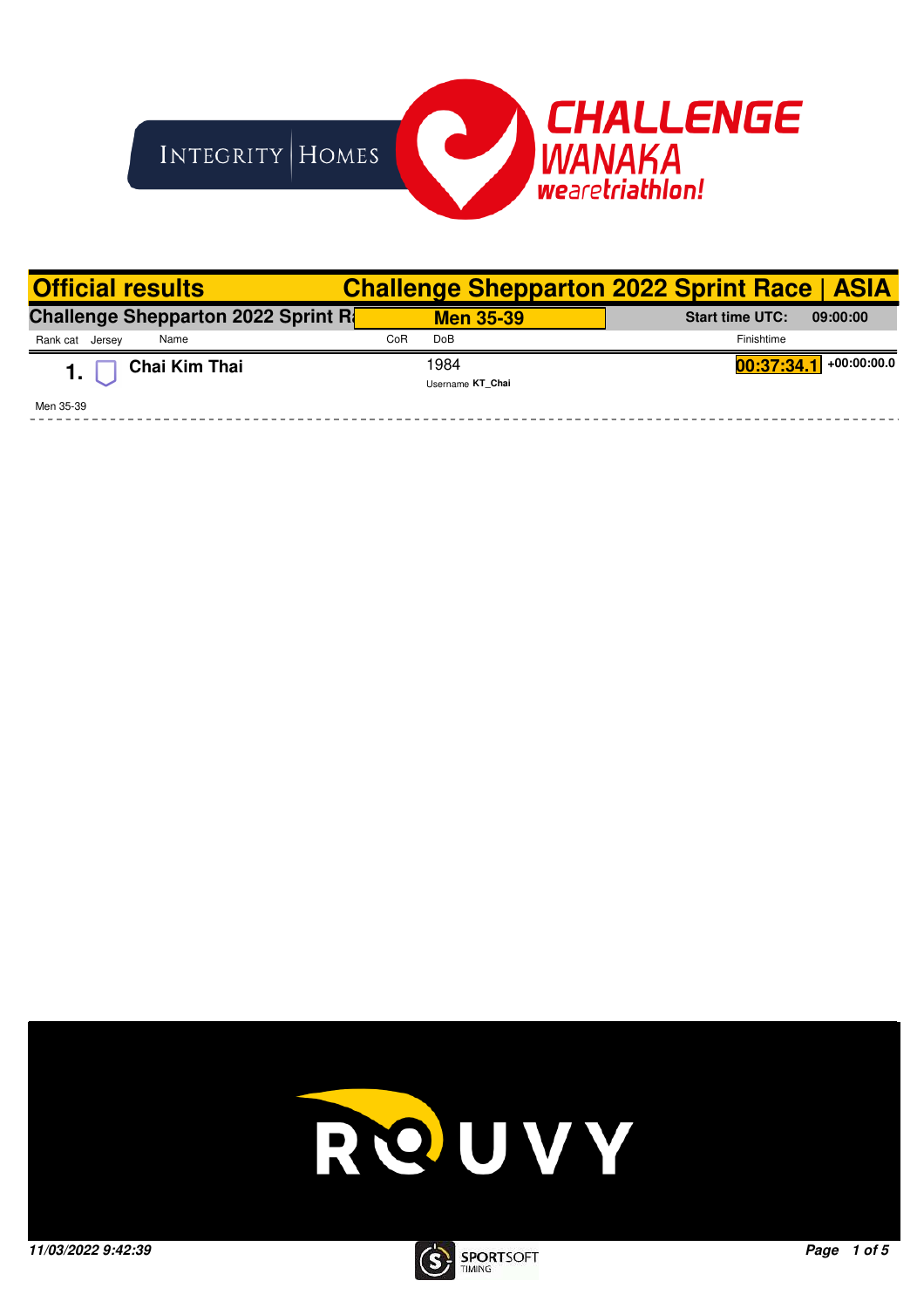| <b>Challenge Shepparton 2022 Sprint R</b> |     | <b>Men 40-44</b>     | <b>Start time UTC:</b> | 09:00:00      |
|-------------------------------------------|-----|----------------------|------------------------|---------------|
| Name<br>Rank cat<br>Jersey                | CoR | <b>DoB</b>           | Finishtime             |               |
| <b>Emmerich Andrew</b><br><b>UKRAINE</b>  |     | 1981                 | 00:25:58.7             | $+00:00:00.0$ |
| . .<br><b>CK UNI</b>                      |     | Username andy emmo   |                        |               |
| Men 40-44                                 |     |                      |                        |               |
| <b>Marcuccilli Mauro</b>                  |     | 1982                 | <b>DNF</b>             |               |
| <b>ASD Selimpianti</b>                    |     | Username Mauro14 ITA |                        |               |
| Men 40-44                                 |     |                      |                        |               |



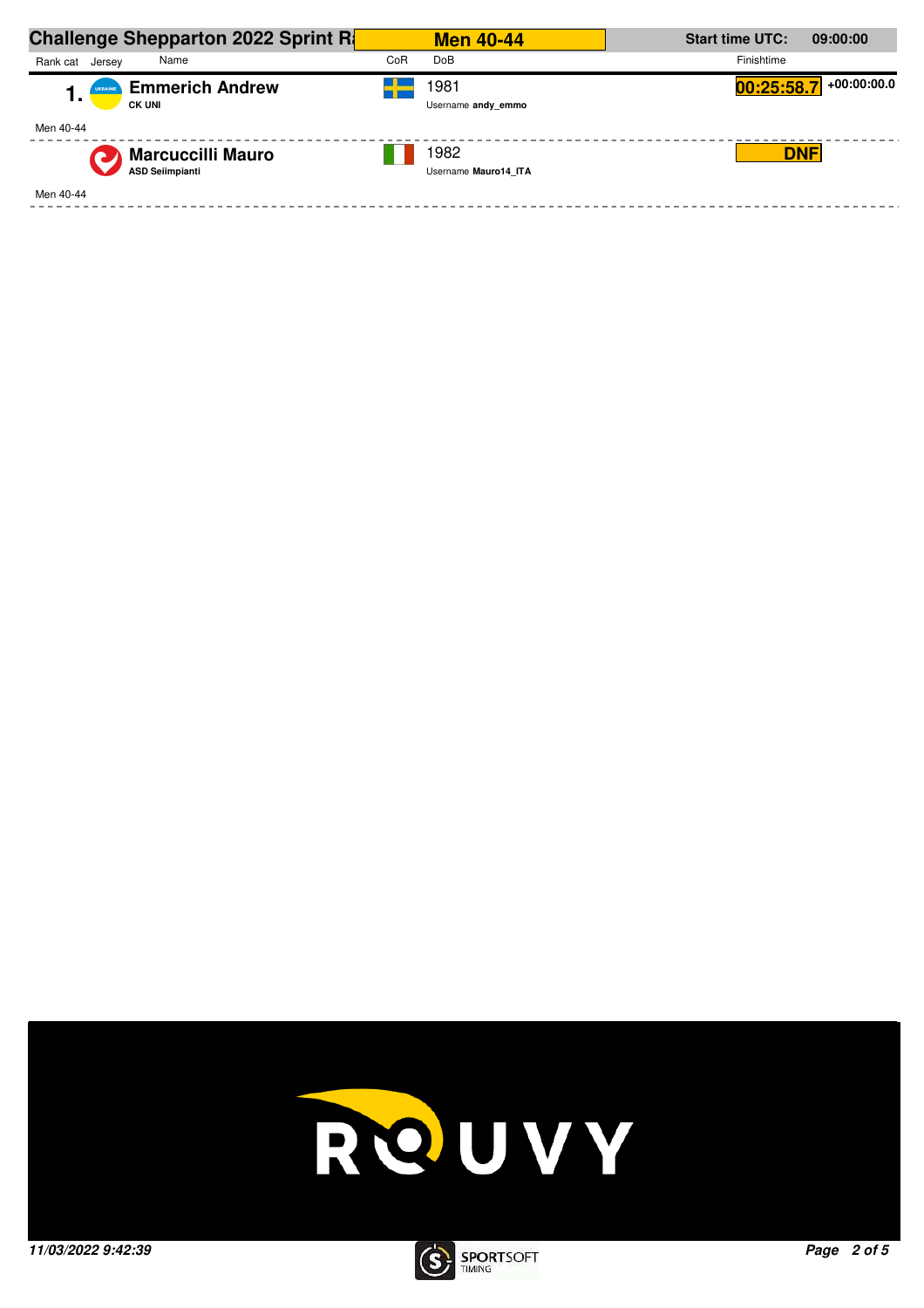| <b>Challenge Shepparton 2022 Sprint R</b> | <b>Men 45-49</b>       | <b>Start time UTC:</b><br>09:00:00 |
|-------------------------------------------|------------------------|------------------------------------|
| Rank cat<br>Name<br>Jersev                | Do <sub>B</sub><br>CoR | Finishtime                         |
| 1. <sup>#</sup> Pristas Vincent           | 1975<br>Username viner | +00:00:00.0<br>00:28:01.0          |
| Men 45-49                                 |                        |                                    |



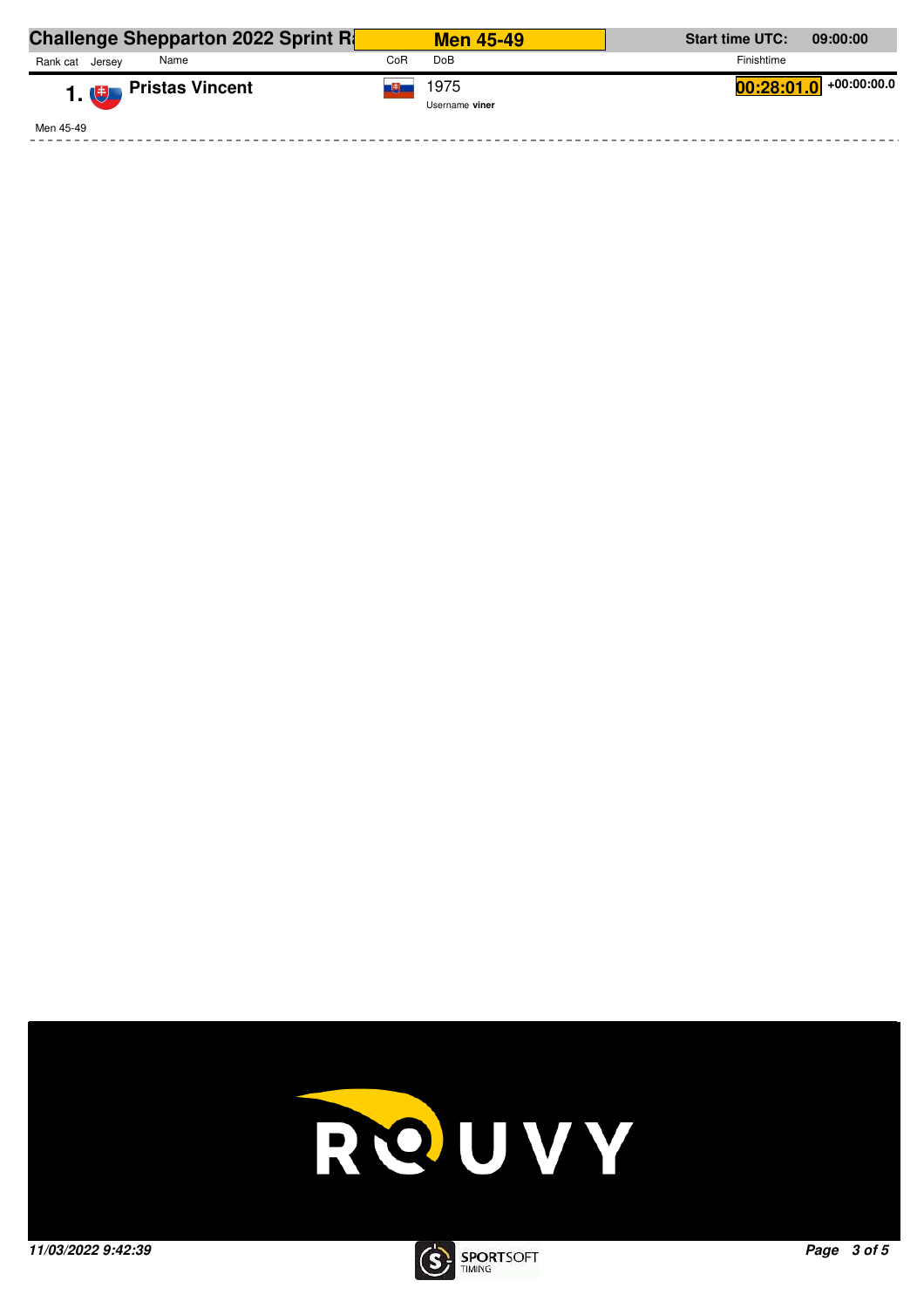| <b>Challenge Shepparton 2022 Sprint R</b> |     | <b>Men 60-64</b>         | <b>Start time UTC:</b><br>09:00:00 |
|-------------------------------------------|-----|--------------------------|------------------------------------|
| Rank cat<br>Name<br>Jersey                | CoR | Do <sub>B</sub>          | Finishtime                         |
| <b>JUGNIOT FRED</b><br><b>BBC</b>         |     | 1960<br>Username fredbbc | $00:29:14.9$ +00:00:00.0           |
| Men 60-64                                 |     |                          |                                    |